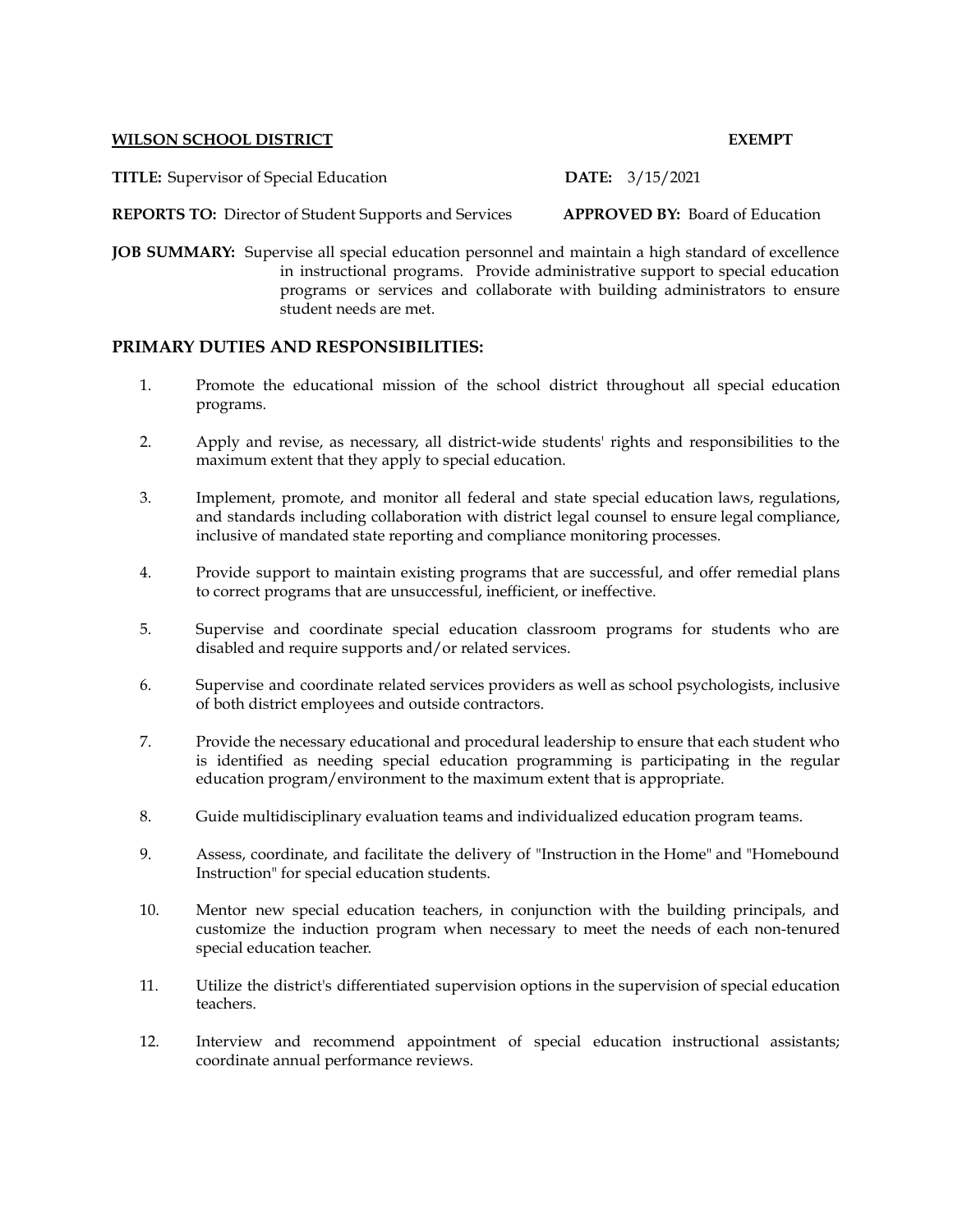- 13. Plan and provide staff development opportunities for all special education staff by assisting in the development of in-service day options and promoting appropriate contracted in-service opportunities.
- 14. Coordinate the transition of students from one building to another based upon the natural and chronological grade level promotions of students, or based on student need and program availability.
- 15. Organize, Coordinate, and oversee ESY programs implemented within the district.
- 16. Enhance the delivery of meaningful instruction by assisting teachers in providing relevant community-based instruction and field trip opportunities for special education students.
- 17. Direct the placements of move-in special education students in order to ensure that the student's special education needs will be met and that due process procedures have been followed.
- 18. Oversee the maintenance of special education class rosters so that accurate demographic, procedural, and statistical information is readily available at all times.
- 19. Serve as the liaison to families whose children are enrolled in non-public school programs so that equal opportunities for special education services are made available to students who may need such services.
- 20. Resolve, in conjunction with the Director of Student Supports and Services , all attendance issues respective to special education students.
- 21. Interface with the Director of Student Supports and Services in order to resolve potential conflicts respective to the delivery of student services via Chapter 14 (special education services) versus Chapter 15 (educational access for students who are disabled but not in need of special education).
- 22. Receive inquiries and items of concern from parents of special education students and thought-to-be special education students and resolve those matters in a timely fashion.
- 23. Coordinate and collaborate with legal counsel regarding special education dispute resolution.
- 24. Keeps current with changes in technology and special education regulations and guidelines that impact the provision of special education services.
- 25. Perform other duties as assigned by the Director of Student Supports and Services.

**QUALIFICATIONS:** Five (5) years teaching experience in special education Masters degree in special education or related field is necessary Must possess supervisory certificate Ability to coach/lead professional development Must be personable, approachable, and supportive Knowledge of special education law, disabilities, programmatic needs of student, and current trends and techniques in the field is necessary Submission of pre-employment medical examination (Section 148 of the Pennsylvania School Code) Submission of a report of criminal history record from the Pennsylvania State Police (Section 111 of the Pennsylvania School Code)